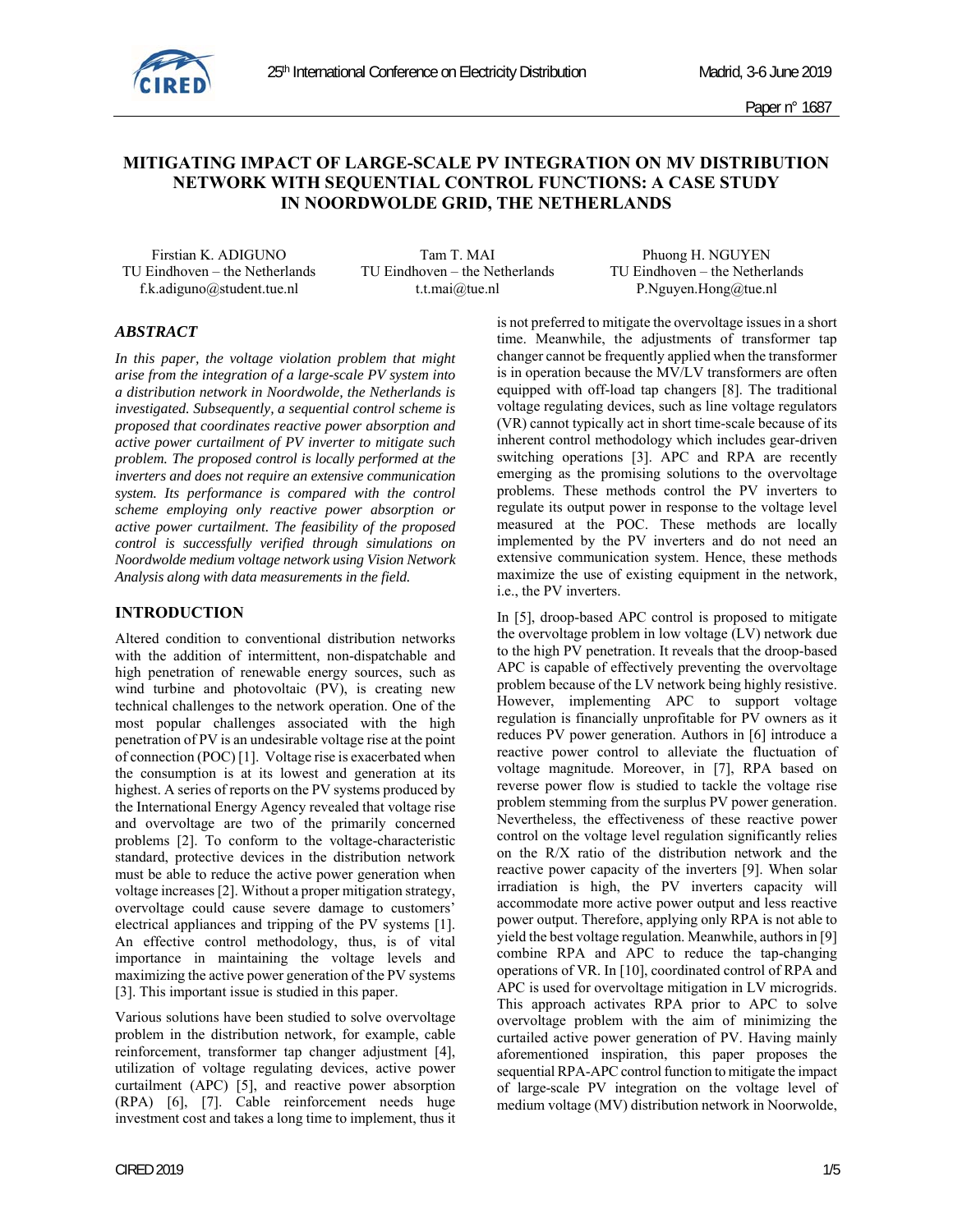

the Netherlands. The main controlling purpose is to minimize the curtailment of active power generation of PV.

### **THEORETICAL APPROACH**

A PV inverter, which is capable of operating as a fourquadrant converter, can regulate the active and reactive power output. Since active and reactive power control has effect on voltage regulation, the voltage level at POC of the PV system can be regulated [9].

### **Active Power Curtailment (APC) Method**

In this *P - V* droop-based APC method, the active power injection (*Pinjected*) of the inverters to the grid is regulated as a linear function of voltage level measured at the POC (*VPOC*) as expressed below:

$$
P_{\text{injected}} = \begin{cases} P_{\text{max}} & \text{if } V_{\text{min}} < V_{p_{OC}} \le V_{\text{thP}} \\ P_{\text{max}} - P_{\text{max}} \times \frac{V_{p_{OC}} - V_{\text{thP}}}{V_{\text{max}} - V_{\text{thP}}} & \text{if } V_{\text{thP}} < V_{p_{OC}} < V_{\text{max}} \\ 0 & \text{if } V_{p_{OC}} \ge V_{\text{max}} \end{cases} \tag{1}
$$

where  $[V_{min} V_{max}] = [0.9 1.1]$  in p.u. to comply with the requirement standard EN 50610 [11].

As shown in (1), if  $V_{POC}$  is still lower than the active power curtailment voltage threshold  $(V_{thP})$ , the inverter operates at the maximum power point  $(P_{max})$ . If  $V_{POC}$  surpasses  $V_{thP}$ , the APC is activated to reduce *Pinjected*.

### **Reactive Power Absorption (RPA) Method**

In this *Q - V* droop-based RPA method, the desired reactive power absorbed by the inverter (*Qabsorb*) is a linear function of  $V_{POC}$  as shown in the following equation [10].

$$
Q_{\text{absorb}} = \begin{cases} Q_{\text{max}} \times \frac{V_{\text{poc}} - V_{\text{thQ}}}{V_{\text{max}} - V_{\text{thQ}}} & \text{if } V_{\text{thQ}} < V_{\text{poc}} \le V_{\text{max}}\\ 0 & \text{if } -V_{\text{thQ}} \le V_{\text{poc}} \le V_{\text{thQ}} \end{cases} \tag{2}
$$

When  $V_{POC}$  exceeds the reactive power absorption voltage threshold  $(V_{thO})$ , the RPA is triggered. The  $Q$  - V droop control then regulates the amount of *Qabsorb* with *Qmax* represents the maximum RPA of the inverters.

#### **Sequential Control Method of RPA and APC**

Figure 1 shows the sequential combination of *Q - V* droop-



*Figure 1. Sequential RPA-APC control of PV inverters.* 

based RPA and *P - V* droop-based APC of the PV inverters to solve the overvoltage problems. This sequential control mechanism prioritizes the use of RPA, while APC is performed only as a last mean. When  $V_{POC}$  exceeds  $V_{thO}$ , RPA starts absorbing the reactive power. If  $V_{POC}$  continues rising and crosses *VthP*, APC is triggered and curtails the active power to reduce the voltage level at the POC.

### **TEST NETWORK AND DATA**

To address the issues and the system behavior, load-flow analysis is implemented using Vision Network Analysis. Several parameters, models and boundaries that for the simulation are defined in this section.

#### **Noordwolde MV Distribution Network**

A 3.44MW PV system is newly installed in a 10.5/0.4 kV Noordwolde (NW) substation, the Netherlands as displayed in Figure 2. The new PV system is connected to NW substation via two POCs; each has the same capacity of active power generation of 1.72MW and reactive power output of 0.75MVAr. Figure 3 shows the detailed configuration network in NW area of 91 nodes. All transformers are equipped with off-load tap changers which are normally set at tap position 3.

#### **Solar Irradiation and Load Profile Data**

To simulate the variability of PV generation, actual solar irradiation data with 1-hour sampling rate during summer time is used. The data is measured at the NW area by The Royal Netherlands Meteorological Institute (KNMI) [12]. Specifically, the global horizontal irradiance (in  $W/m^2$ ) with the 24-hour measurement in a week from 2-8 July 2018 is chosen, as shown in Figure 4. In Vision Network Analysis, this profile is applied to both PV inverters regarding per unit (p.u.) scale, with one p.u. is 1000 W/m<sup>2</sup>.

Five different load profiles are applied to the test network based on the load profiles standard in the Netherlands as shown in Figure 5 [13]. These load profiles are then allocated to 91 active nodes in the test network.

#### **Proposed Sequential Control Approach**

The sequential control of *Q - V* droop-based RPA and *P - V*  droop-based APC of the PV inverters introduced in [7] is adopted in this work. The controlling purposes consist of maintaining the voltage at the primary side (*Vprim*) and secondary side (*Vsec*) of the transformers within the acceptable range, maximize *Pinjected* of PV system, avoiding



*Figure 2. New PV systems connected to NW substation.*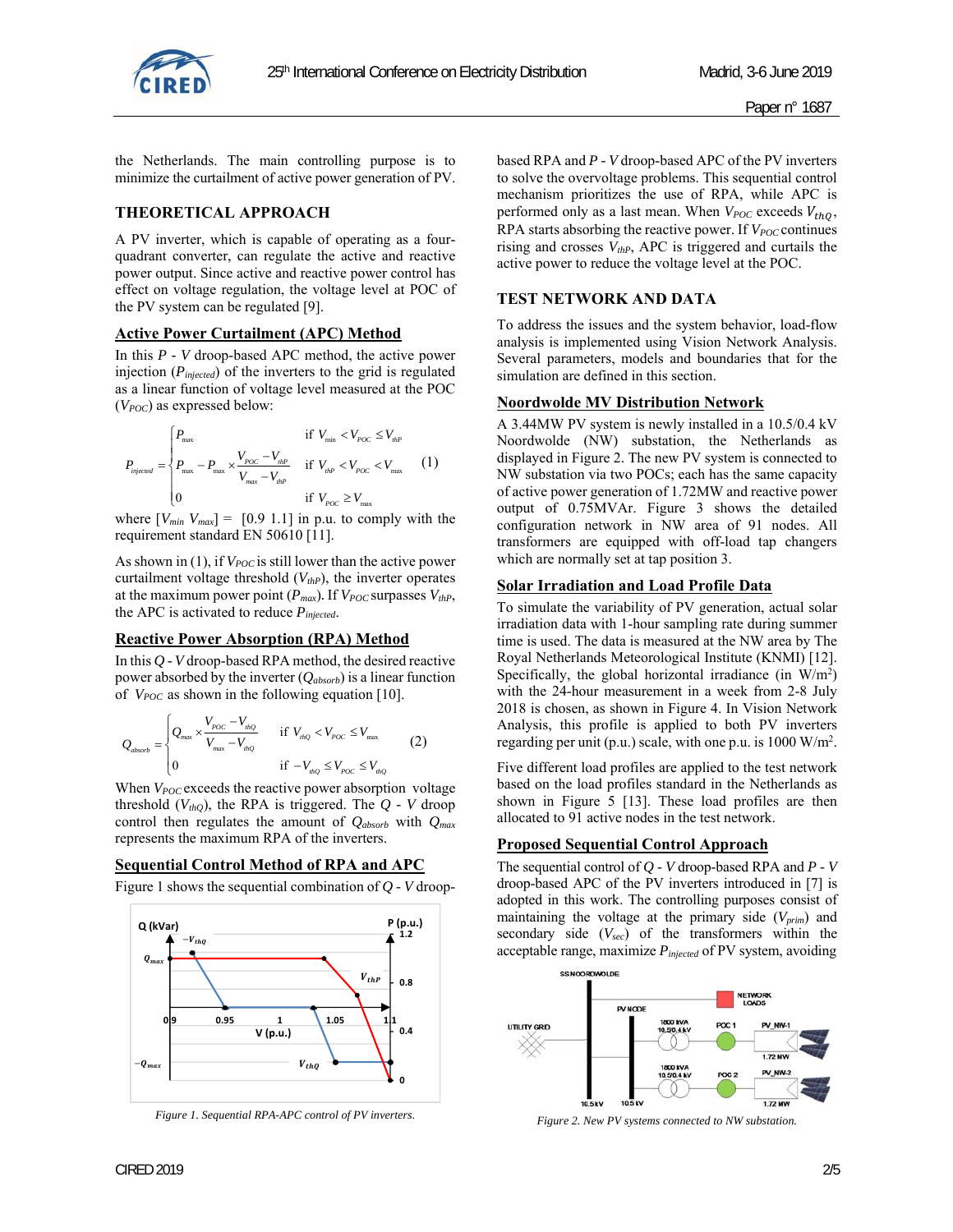





overloading of transformers connecting to PV system (*Ltrafo*), and minimizing the average power losses per hour (*Plosses*) of the network. With *VthQ* being smaller than  $V_{thP}$ , RPA is activated first to solve voltage rise problems, then APC will active if voltage keeps increasing.

### **RESULTS AND DISCUSSION**

Simulation is performed in Vision Network Analysis with four control cases for a week. Case 1 applies no any control of the PV inverters in response to voltage violation problems. Case 2 utilizes APC to mitigate the voltage rise issues, while Case 3 utilizes RPA. In case 4, the proposed



*Figure 6. Controller settings for APC (a), RPA (b), and sequential RPA-APC control (c).*

sequential RPA-APC control scheme is implemented. To investigate the sensitivity of the control parameters in Case 2, 3 and 4, four different settings are applied as shown in Figure 6. These settings vary from less aggressive to more aggressive in terms of voltage threshold values and amount of curtailed active power and absorbed reactive power.

#### **Case 1: No control employment**

Without any control, the results reveal the impact of large-

 $0$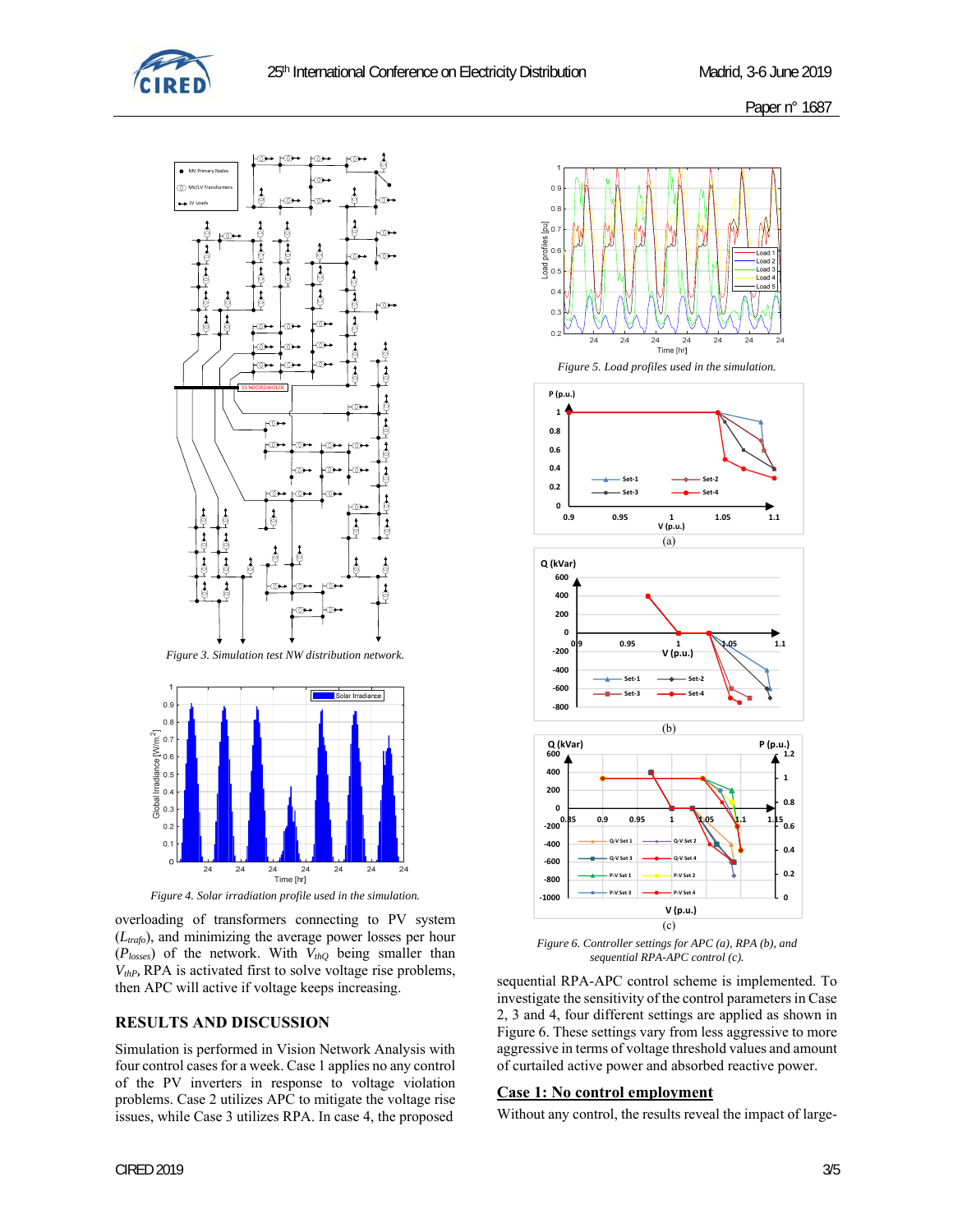



*Figure 7. Voltage levels at POC, PV Node, and NW substation.* 



*Figure 8. Secondary voltage levels of five feeders directly connected to NW substation.* 

scale PV integration on the voltage violation problem in NW network. From Figure 7, it can be observed that the highest values of *V<sub>POC*</sub>, voltage at PV node (*V<sub>PV</sub>*), and *V<sub>prim</sub>* are 1.088 p.u., 1.055 p.u., and 1.053 p.u., respectively. Additionally, the increasing *Vprim* lead to increasing *Vsec*. Figure 8 indicates the voltage profile of *Vsec* measured at five feeders directly connected to NW substation. The average voltage level is around 1.07 p.u., while the highest value is 1.083 p.u. occurring in Rode Dorp feeder.

### **Case 2: APC Method**

The first voltage rise mitigation is conducted by implementing the APC method. The controlling purpose is to regulate *Vprim* in the NW network lower than 1.03 p.u. and *Vsec* lower than 1.05 p.u. The simulation results are shown in Table 1 and Figure 9. Setting 4 with aggressive active power curtailment guarantees the achievement of the desired values of *Vprim* and *Vsec*. Nevertheless, as shown in Figure 9, this method curtails a high amount of active power generation with active power injection being only 45% of the rate capacity of the PV inverters. Hence, this method is less considered to be implemented.

### **Case 3: RPA Method**

The desired voltage levels are set with the same values in Case 2. The setting of *Qmax* of PV inverter is of 0.75MVAr. Table 2 summarizes the results of RPA method. The setting 3 and 4 which are the most aggressive ones with the utilization of *Qmax* are only able to achieve the desired value of *Vprim*. *Pinjected* of the PV system is regulated at the maximum value. Notwithstanding, this RPA method causes

| <b>Properties</b>            | Set 1 | Set 2 | Set 3 | Set 4 |
|------------------------------|-------|-------|-------|-------|
| Max V <sub>prim</sub> (p.u.) | 1.052 | 1.044 | 1.032 | 1.025 |
| $Max$ $Vsec$ (p.u.)          | 1.083 | 1.074 | 1.06  | 1.05  |
| $P_{injected}$ (MW)          | 3.44  | 3.182 | 2.268 | 1.556 |
| $P_{losses}$ (MW)            | 0.092 | 0.087 | 0.081 | 0.080 |
| $L_{trafo}$ (%)              | 100   | 93    | 66    | 40    |

*Table 1. Results of APC method.* 



| Figure 9. Active power and voltage levels with APC method. |  |  |
|------------------------------------------------------------|--|--|
|                                                            |  |  |

| <b>Properties</b>                           | Set 1 | Set 2 | Set 3 | Set 4 |  |  |
|---------------------------------------------|-------|-------|-------|-------|--|--|
| $Max V_{prim}(p.u.)$                        | 1.039 | 1.033 | 1.03  | 1.029 |  |  |
| $Max$ $Vsec$ (p.u.)                         | 1.07  | 1.06  | 1.06  | 1.056 |  |  |
| $P_{injected}$ (MW)                         | 3.44  | 3.44  | 3.44  | 3.44  |  |  |
| $P_{losses}$ (MW)                           | 0.095 | 0.098 | 0.104 | 0.106 |  |  |
| $L_{trafo}$ $(\%)$                          | 99    | 103   | 105   | 106   |  |  |
| $T_2 h l_2$ $\infty$ Decepts for DDA mothed |       |       |       |       |  |  |

*Table 2. Results for RPA method.* 

the overloading of the transformers with *L*<sub>trafo</sub> of 106% due to the presence of reactive power in addition to active power flow. The power losses of the network, *Plosses* also increase with more reactive power flow in the network. These drawbacks must be taken into consideration by the network operators if they choose to implement this method.

### **Case 4: Proposed sequential RPA-APC control**

The results of the sequential RPA-APC control are summarized in Table 3. It illustrates that this sequential control is able to guarantee the achievement of the desired voltage levels of *Vprim* and *Vsec,* while maintaining the maximum *Pinjected* of PV system and also minimum *Plosses* of the test network. Table 4 shows the details of setting 3, in which  $V_{thQ}$  is of 1.065 p.u. and  $V_{thP}$  is of 1.07 p.u., implying that RPA will be triggered prior to APC. Figure 10 displays active power generation and voltage levels stemming from the sequential RPA-APC control running for a week. *Pinjected* of PV system reaches up to 97% of the rated capacity, while  $V_{prim}$  and  $V_{sec}$  are ensured within the desired range.

| <b>Properties</b>    | Set 1 | Set 2 | Set 3 | Set 4 |
|----------------------|-------|-------|-------|-------|
| $Max V_{prim}(p.u.)$ | 1.039 | 1.029 | 1.027 | 1.025 |
| Max Vsec (p.u.)      | 1.07  | 1.06  | 1.05  | 1.05  |
| $P_{injected}$ (MW)  | 3.44  | 3.44  | 3.322 | 3.13  |
| $P_{losses}$ (MW)    | 0.094 | 0.094 | 0.092 | 0.090 |
| $L_{trafo}$ (%)      | 100   | 101   | 97    | 93    |

*Table 3. Results for sequential RPA-APC control.*